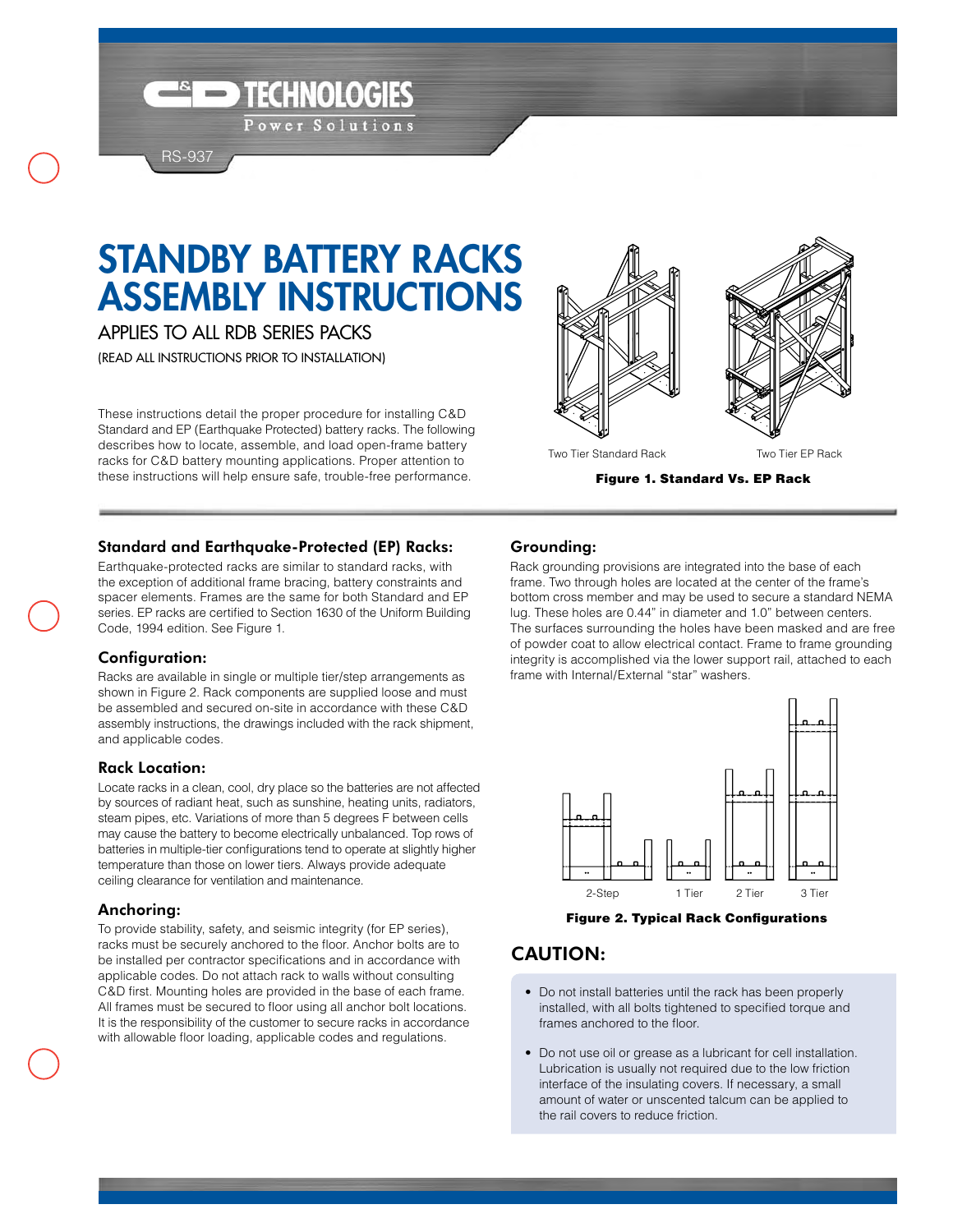Assembly Instructions for Standard and EP Racks

**1** Material Verification: Battery racks are shipped unassembled with a complete set of related drawings and documentation. Check received parts and quantities against the rack's bill of materials on provided drawings and/or packing list. Do not assemble rack if parts are missing or quantities are incomplete.

HNOLOGIES er Solution

- **2** Required Tools: Torque wrench (0 to 65 ft.-lb.) with 9/16" and 3/4" Hex socket. Adjustable wrench or 9/16" and 3/4" box wrenches, tape measure, square and leveling device. **Note:** Consult manufacturer's instructions for tools required to install floor mounting hardware.
- **3** Location of Rack Assembly: When determining rack location and floor bolt pattern, use applicable drawings provided with rack shipment. Locate the rack's general position, considering boundary and aisle clearances. Locate floor mounting locations using provided drawings. See Figure 3. **Note:** Floor mounting hardware is to be determined in accordance with applicable building codes, not by C&D.
- 4 **Initial Assembly:** Place frames over installed floor mounting hardware, finger tight. (Hardware not supplied by C&D). All frames must face the same direction. Install back cross braces, finger tight. See Figure 4. Do not install front cross braces at this time (if required). **Note:** Cross bracing pattern along the length of the rack

may not necessarily be symmetric. Cross bracing pattern and location(front, middle, or back) is detailed on assembly drawing provided with the racks.



Figure 3. Rack Assembly Location and Anchor Bolt Pattern



Figure 4. Initial Assembly



Detail 1. Brace to Frame connection (Reverse View)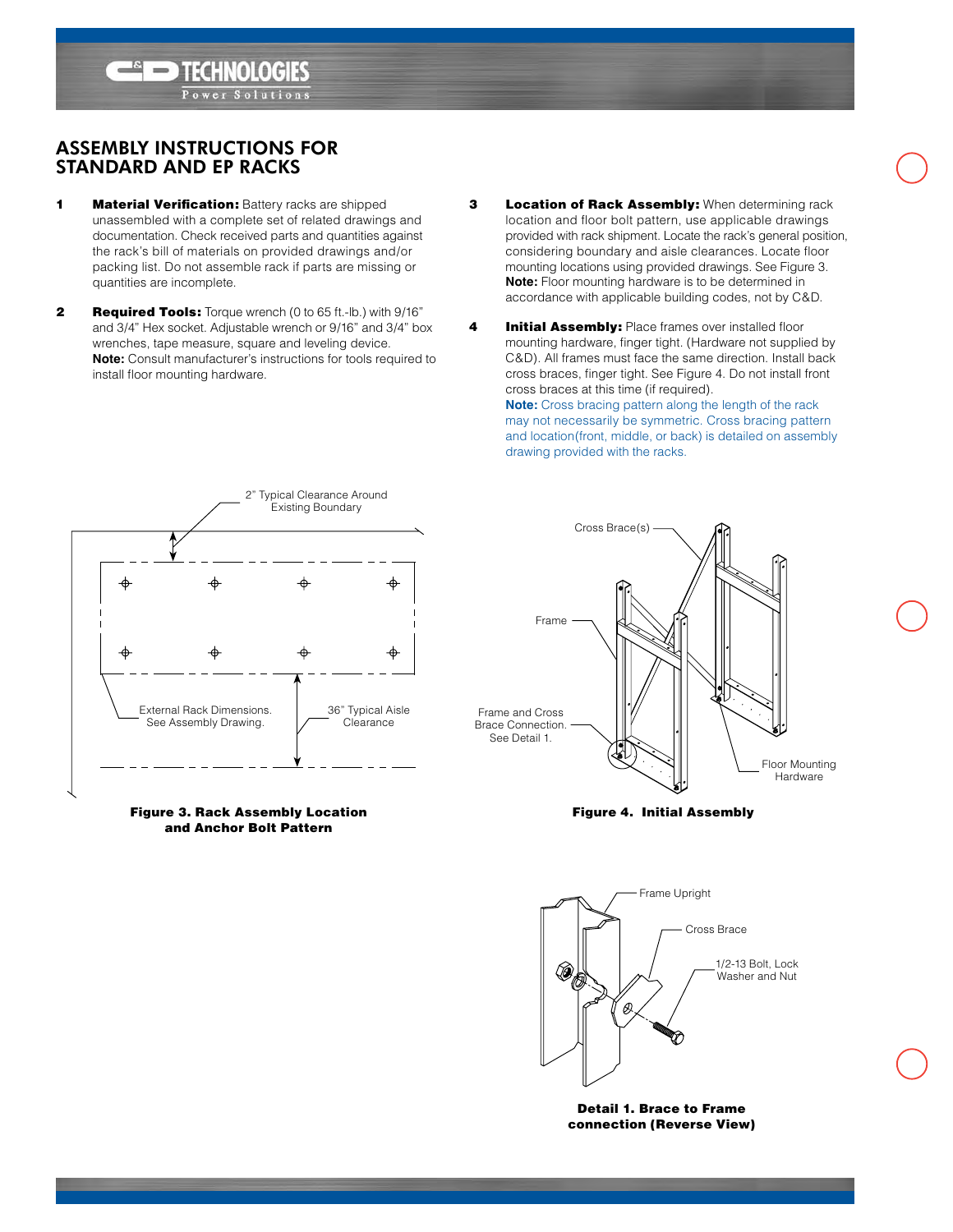

**TECHNOLOGIES** Power Solutions

- **5** Installing Support Rail(s): Place support rail(s) in location using supplied 3/8" bolt, washer, serrated strut nut, finger tight. Align support rails with "A" dimension from rack assembly drawing. Install rail covers. See figure 5. **Note:** An internal/external "star" washer is used in place of lock washer on bottom tier or step, for grounding connection. Optional third rail should be installed at this time (L-Series only).
- **6** Leveling: Check that the rack is level and square. Torque down all bolts. First torque the cross brace bolts to 55-65 ft.-lb., then torque the rail to frame bolts to 15-20 ft.-lbs. Torque anchor bolts to manufacturer's recommended value.



Figure 5. Support Rail Installation



Detail 2. Frame and Support Rail Connection

At this point, you have installed a **C&D Standard Rack**, please proceed to step 8 for cell installation or if you have an **EP Rack**, continue on in this procedure.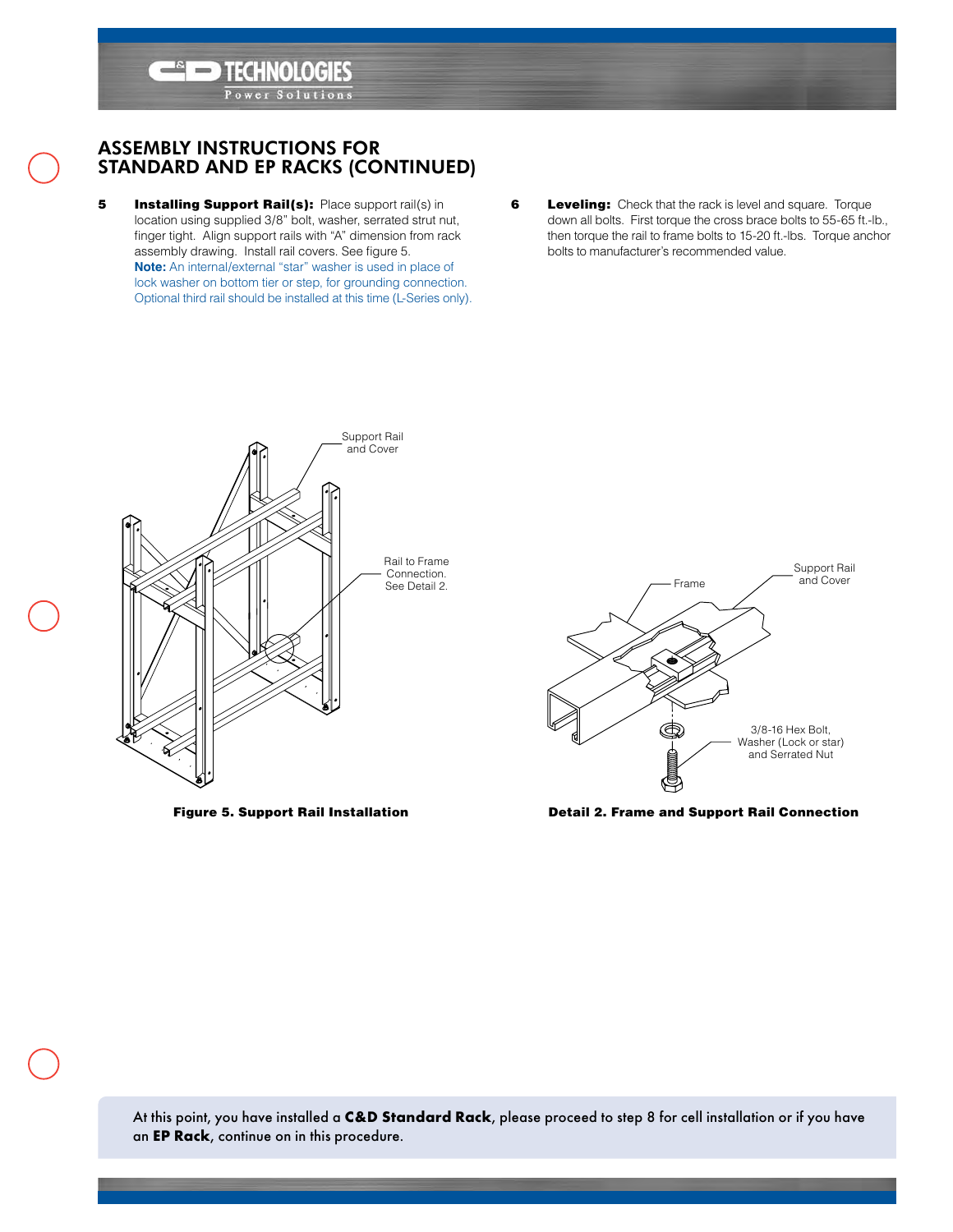

 $\left| \left| \left| \left( \bullet \right) \right| \right| \right|$ Solution

- **7 EP Rack Assembly (Continued): Install all back** restraint rail(s) and cover(s). See Figure 6. If installing a rack to hold either a JC or XTJ battery system, the provided spacer block must be installed between the restraint rails and the frame. See Detail 3. Position front restraint rail and cover temporarily next to front support rail prior to installing cells. DJ Series battery racks to utilize lower set of restraint rail holes to avoid interference with the handles.
- 8 **Cell Installation Procedure:** If not instructed otherwise. install cells starting at the center of the bottom row and, working out to each end, leave a half inch space between cells. For EP racks, use spacers between cells as supplied.

*Do not use oil or grease as lubricants*. Instead a small amount of water or unscented talcum may be applied to the rail cover to help reduce friction. For rows having an odd number of batteries, the center of the first battery installed will match the center of the row. For rows having an even number of batteries, a cell space will coincide with the center of the row. *Pay attention to polarities and terminal placement*. Refer to the battery's Installation and Operating Instruction manual for more details. All cells should be pushed back against back restraint rail and cover. Up to 1/8" gap between restraint rail and cells is acceptable. Repeat this procedure for remaining steps and tiers, working upward. See Figure 7.





Figure 7. Cell Installation



Figure 6. Initial Step For EP Rack





Figure 7a. Cell Spacer Detail (L-Series)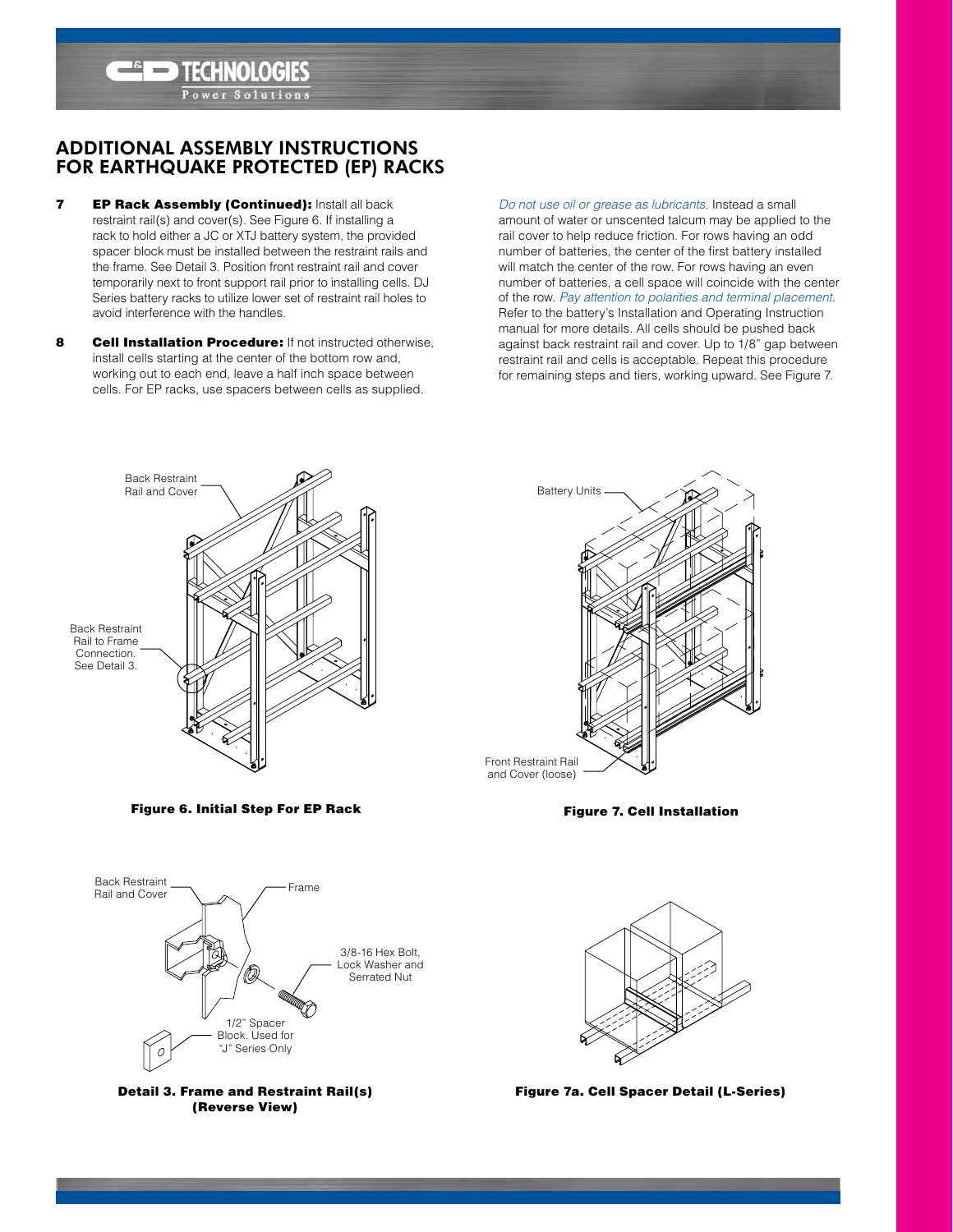## Assembly Instructions for Standard and EP Racks

9 Front Restraint Rail (EP only): With the batteries in place, slide the front side support rail and cover up from its resting location to its mounting location, aligning with rear side restraint rail. Install hardware and torque to 15-20 ft.-lbs. See Figure 8.

**TECHNOLOGIES** er Solutions

- 10 Final Assembly: Install corner brackets, end restraint rails, and covers. Position end restraint rail against end battery unit. See Detail 4. Note that the corner bracket may be reversed by 180° if required. Install all front cross braces if indicated by rack assembly drawing. Torque to 55-65 ft.-lbs. See Figure 9 for final rack assembly.
- 11 **Battery Arrangement: Install inter-cell and inter**unit connectors and cable assemblies as specified by battery arrangement. Refer to Battery Installation Manual (RS-1476) for more detail on battery connection and initialization change.



Figure 8. Installed Front Restraint Rail



Figure 9. Assembled EP Rack, With Front Cross Braces



Detail 4. End Restraint Rail(s) and Corner Brackets